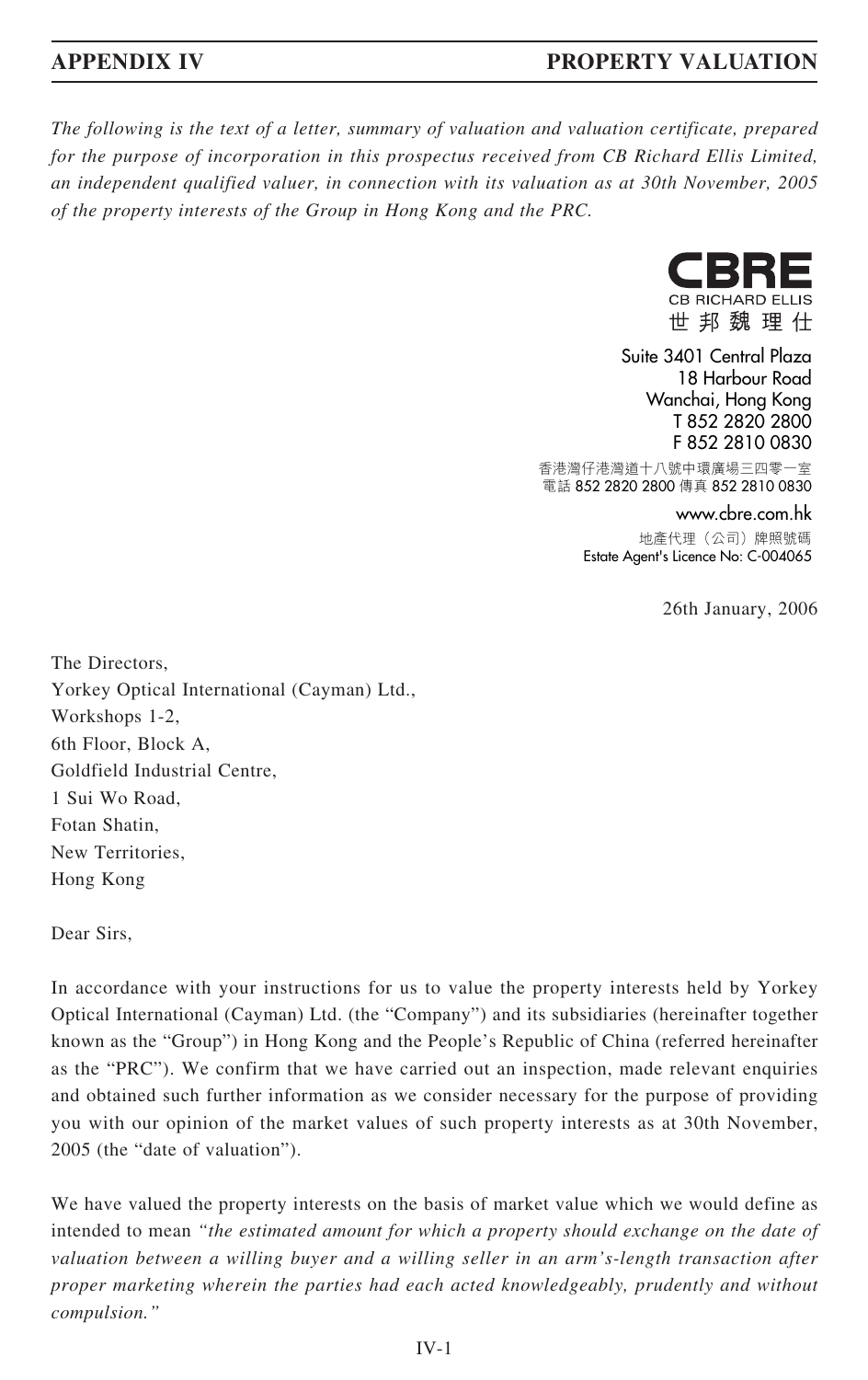In valuing the property interests of the Group, we have complied with all the requirements contained in Practice Note 12 and Chapter 5 of the Rules Governing the Listing of Securities (the "Exchange Listing Rules") issued by The Stock Exchange of Hong Kong Limited and the Hong Kong Institute of Surveyors Valuation Standards on Properties (1st Edition) published by the Hong Kong Institute of Surveyors.

Our valuation has been made on the assumption that the owners sell the properties on the open market without the benefit or burden of a deferred term contract, leaseback, joint venture, management agreement or any similar arrangement, which would serve to affect the values of the property interests.

In the course of our valuation for the properties in the PRC (Group I and Group III), we have relied on the legal opinion provided by the Group's PRC legal adviser, King and Wood (the "PRC Legal Opinion"). We have been provided with extracts from title documents relating to such property interests. We have not, however, searched the original documents to verify ownership or existence of any amendment which do not appear on the copies handed to us. All documents and lease have been used for reference only. All dimensions, measurements and areas are approximations.

We have not seen original planning and/or development schemes and occupation consents for the properties and have assumed that they have been erected and are being occupied and used in accordance with such consents and that there are no outstanding statutory notices.

In valuing the property interests No. 1 in Group I, which is held and occupied by the Group in the PRC, we have adopted the market approach in valuing the land portion of the property and depreciated replacement cost approach in assessing buildings and structures standing on the land. In the valuation of the land portion, reference has been made to the standard land price and the sales evidence as available to us in the locality.

As the nature of the buildings and structures cannot be valued on the basis of market value, they have therefore been valued on the basis of their depreciated replacement costs. The depreciated replacement cost approach considers the cost to reproduce or replace in new condition the property appraised in accordance with current construction costs for similar property in the locality, with allowance for accrued depreciation as evidence by observed condition or obsolescence present, whether arising from physical, functional or economics causes. The depreciated replacement cost approach generally furnishes the most reliable indication of value for property in the absence of a known market based on comparable sales.

In valuing the property interests No. 2 in Group II, which is held and occupied by the Group in Hong Kong, we have valued the property interests by making reference to comparable sales evidences as available in the markets.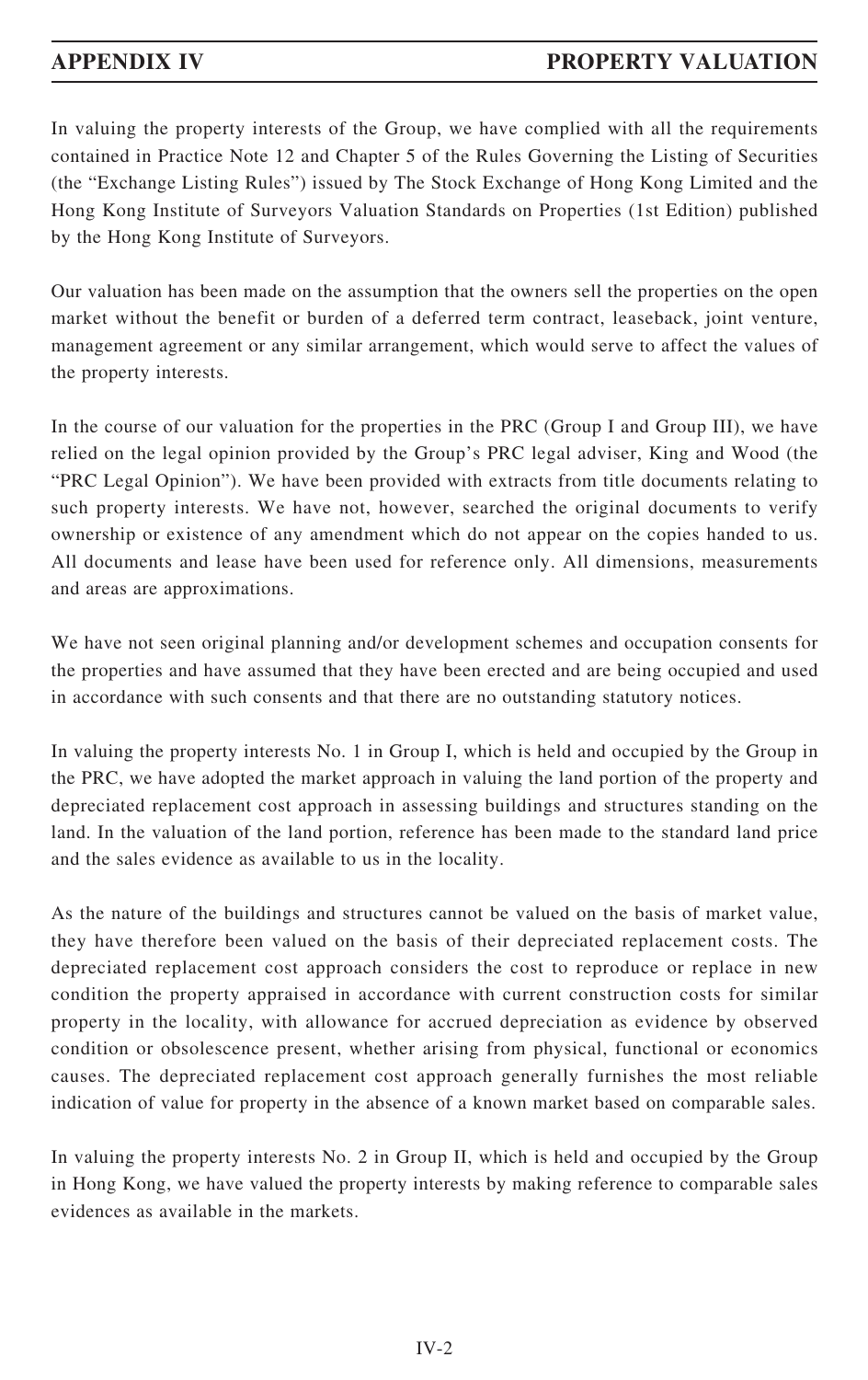We have been provided with copies of the title documents relating to the property interests in Hong Kong and caused searches to be made at the Land Registry in Hong Kong. However, we have not examined the original documents to verify ownership or to ascertain the existence of any lease amendments that may not appear on the copies handed to us. All documents have been used for reference only.

For the property interests Nos. 3 and 4 in Group III, which are leased and occupied by the Group in the PRC, they have no commercial value mainly due to the short term nature of the tenancy, prohibition against assignment or the lack of substantial profit rent.

We have inspected the exterior of the properties and, where possible, the interior of the premises. However, we have not carried out any structural survey nor have we inspected or other parts of the structures, which are covered, unexposed or inaccessible. Therefore, we were not able to report whether the properties are free of rot, infestation or any other structural defects.

We have not carried out land survey to verify the site boundaries of the properties, we have not investigated the site to determine the suitability of soil conditions, the availability of services, etc. for future development. Our report is prepared on the assumption that these aspects are satisfactory. This report does not make any allowance for contamination or pollution of the lands, if any, which may have occurred as a result of past usage.

We have relied to a considerable extent on information provided by the Group and have accepted advice given to us by the Group on such matters as planning approvals, statutory notices, easements, tenure, occupation, lettings, site and floor areas and in the identification of those property interests in which the Group has a valid interest. All documents and leases have been used for reference only and all dimensions, measurements and areas included in the valuation certificate are based on information contained in the documents provided to us and are therefore only approximate. No on-site measurements have been taken.

No allowance has been made in our valuation for any charges, mortgages or amounts owing on the property interests nor for any expenses or taxation which may be incurred in effecting a sale. Unless otherwise stated, it is assumed that the property interests are free from encumbrances, restrictions and outgoing of an onerous nature which could affect their values.

Unless otherwise stated, all monetary amounts are stated in the United States dollars (US\$). Where necessary, we have converted Renminbi ("RMB") into the United States dollars ("US\$") at the exchange rates of  $RMB1 = US$0.1238$ , being the rate prevailing at the date of valuation.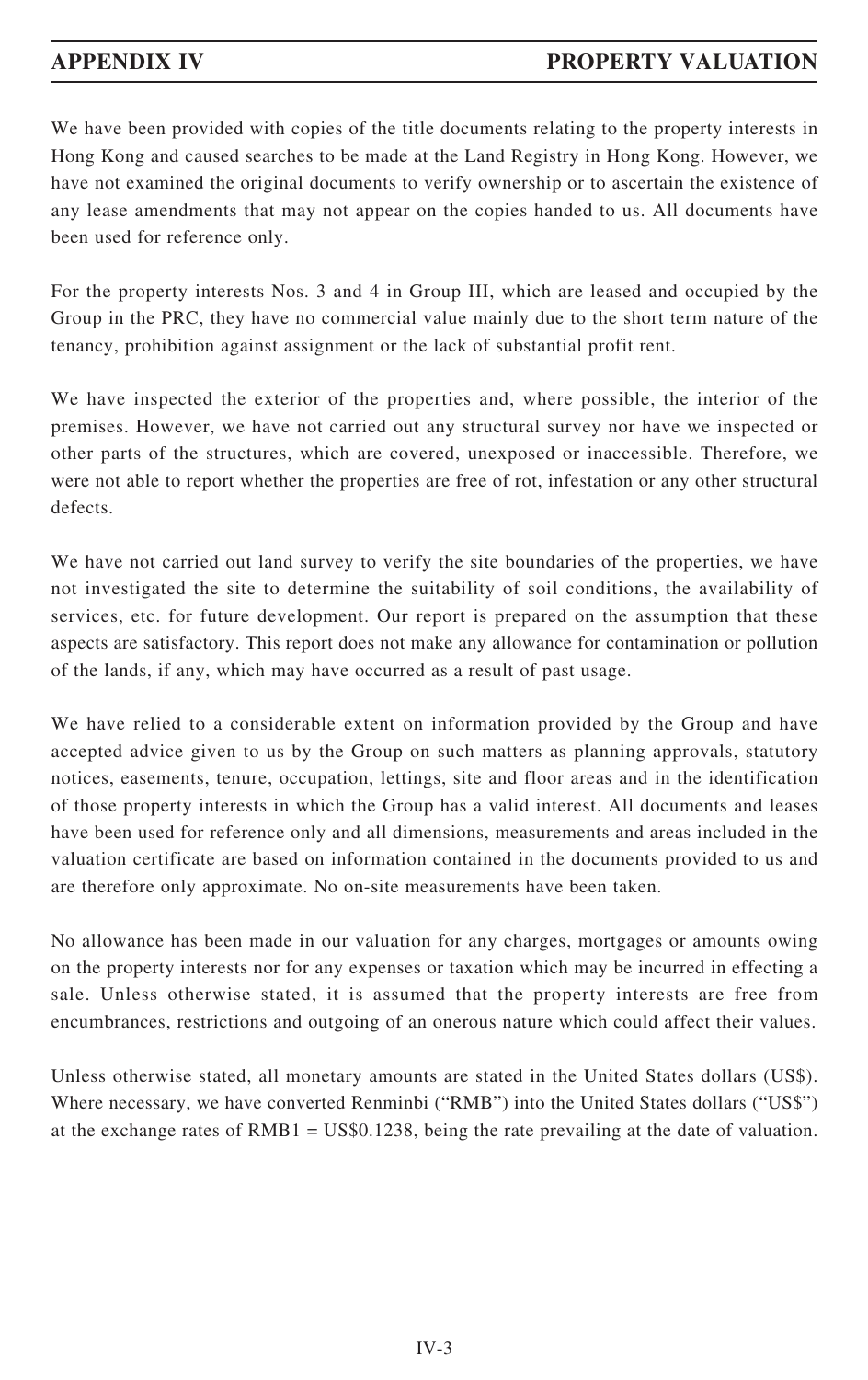We enclose herewith a summary of values and our valuation certificate.

Yours faithfully, For and on behalf of **CB Richard Ellis Limited Kam Hung Yu** BSc(Hons) FHKIS FRICS RPS(GP) FHIREA *Executive Director* Valuation & Advisory Services Asia

*Note:* Mr. Yu is the Vice President of the Hong Kong Institute of Surveyors. He is a Registered Professional Surveyor (General Practice), a fellow of Royal Institution of Chartered Surveyors, a fellow of the Hong Kong Institute of Surveyors and a fellow of the Hong Kong Institute of Real Estate Administration. He has over 24 years of experience in valuation of properties in both Hong Kong and the PRC.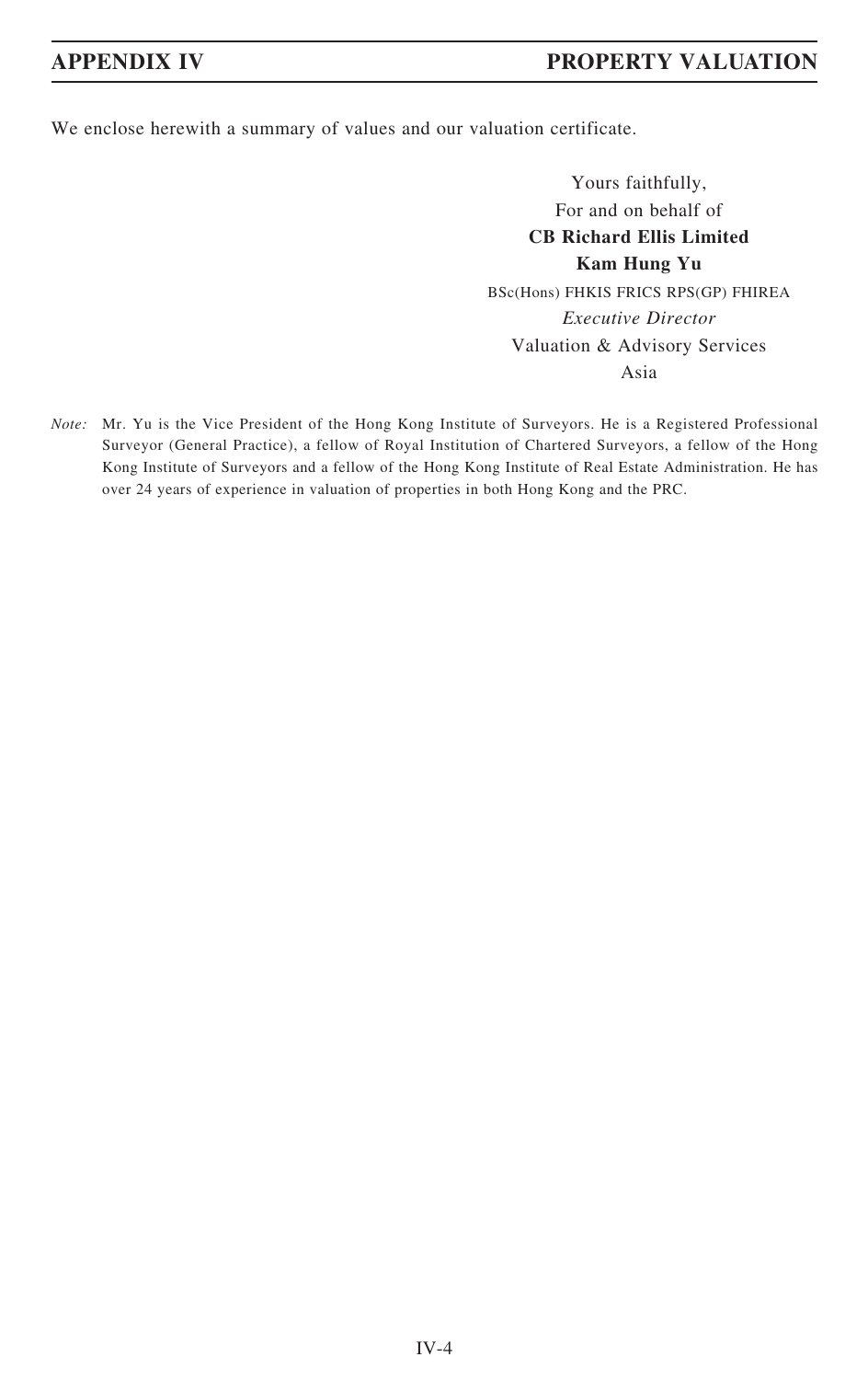## **SUMMARY OF VALUES**

|                 |                  |              | Market value |
|-----------------|------------------|--------------|--------------|
|                 |                  |              | attributable |
|                 | Market value     | Interest     | to the Group |
|                 | in existing      | attributable | as at 30th   |
|                 | state as at 30th | to the       | November,    |
| <b>Property</b> | November, 2005   | Group        | 2005         |
|                 | (US\$)           |              | (US\$)       |

## **Group I — Property interests held and occupied by the Group in the PRC**

| Junction of Erhuan Central Road     | 4,210,000 | $100\%$ | 4,210,000 |
|-------------------------------------|-----------|---------|-----------|
| and Shuang Long Road,               |           |         |           |
| No. 2 Xiaobian Industrial District, |           |         |           |
| Changan Town,                       |           |         |           |
| Dongguan City,                      |           |         |           |
| Guangdong Province,                 |           |         |           |
| The PRC                             |           |         |           |

### **Group II — Property interests held and occupied by the Group in Hong Kong**

| 2. | Workshops 1,2, 3 and 4 with lavatories | 590,000 | $100\%$ | 590,000 |
|----|----------------------------------------|---------|---------|---------|
|    | on 6/F of Block A and                  |         |         |         |
|    | Lorry Parking Space no. L <sub>2</sub> |         |         |         |
|    | and Car Parking Space no. C17 on 2/F,  |         |         |         |
|    | Goldfield Industiral Centre,           |         |         |         |
|    | No. 1 Sui Wo Road,                     |         |         |         |
|    | Sha Tin,                               |         |         |         |
|    | New Territories,                       |         |         |         |
|    | Hong Kong                              |         |         |         |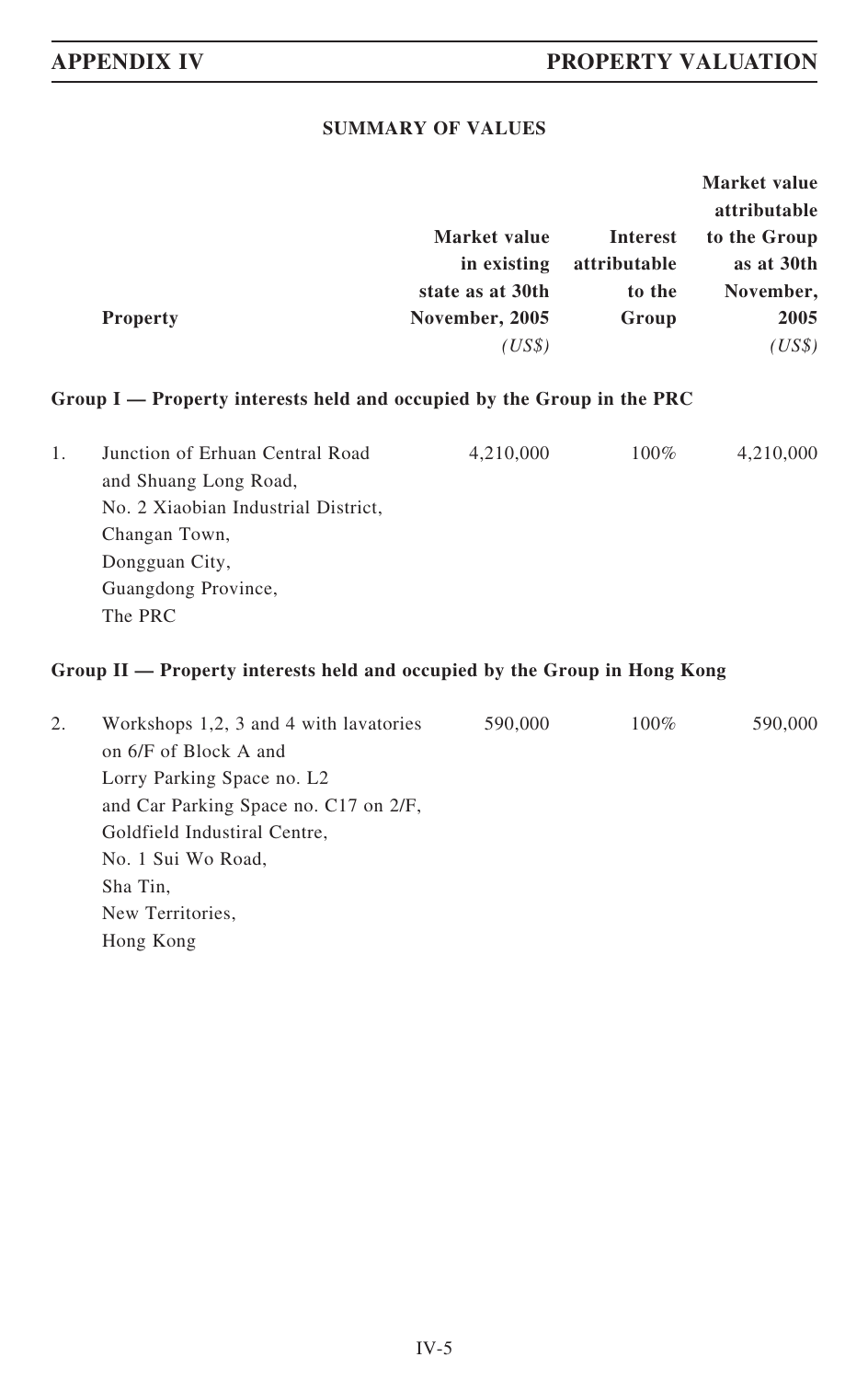|                  |                 | <b>Market value</b> |
|------------------|-----------------|---------------------|
|                  |                 | attributable        |
| Market value     | <b>Interest</b> | to the Group        |
| in existing      | attributable    | as at 30th          |
| state as at 30th | to the          | November,           |
| November, 2005   | Group           | 2005                |
| (US\$)           |                 | (US\$)              |
|                  |                 |                     |

## **Group III — Property interests leased and occupied by the Group in the PRC**

| 3. | Junction of Shuang Long Road        | No commercial | $100\%$ | No commercial |
|----|-------------------------------------|---------------|---------|---------------|
|    | and Dong Hua Road,                  | value         |         | value         |
|    | No. 2 Xiaobian Industrial District, |               |         |               |
|    | Changan Town,                       |               |         |               |
|    | Dongguan City,                      |               |         |               |
|    | Guangdong Province,                 |               |         |               |
|    | The PRC                             |               |         |               |
| 4. | Residential building, No. 12        | No commercial | $100\%$ | No commercial |
|    | Changsheng Bei Road Third Street,   | value         |         | value         |
|    | Changan Town,                       |               |         |               |
|    | Dongguan City,                      |               |         |               |
|    | Guangdong Province,                 |               |         |               |
|    | The PRC                             |               |         |               |
|    | Total:                              | 4,800,000     |         | 4,800,000     |
|    |                                     |               |         |               |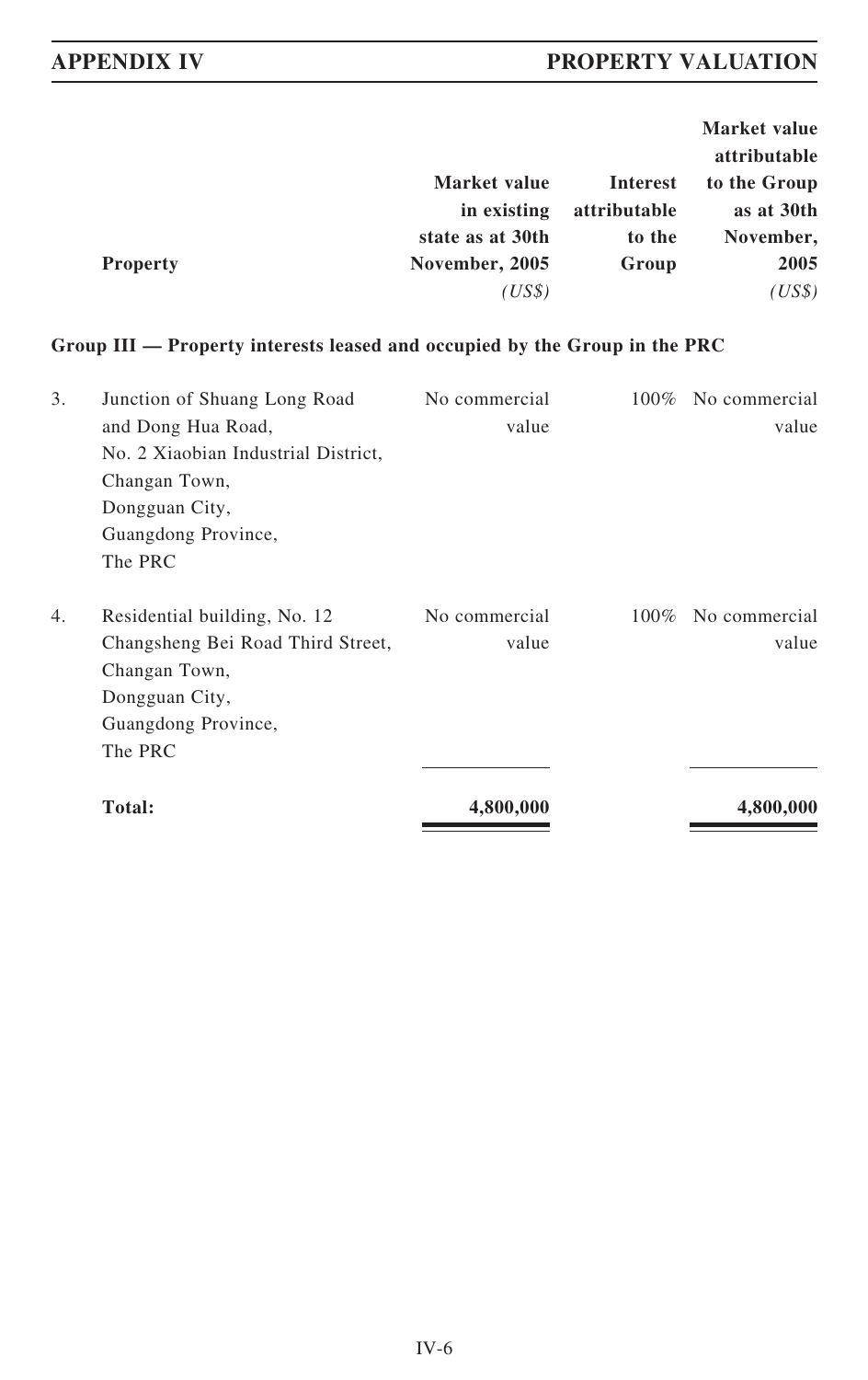## **VALUATION CERTIFICATE**

## **Group I — Property interests held and occupied by the Group in the PRC**

|  | Property                                                                                       | Description and tenure                                                                                                             |                                                           | Details of occupancy                                                                                                                                           | Market value<br>in existing state as at<br>30th November, 2005<br>(US\$) |
|--|------------------------------------------------------------------------------------------------|------------------------------------------------------------------------------------------------------------------------------------|-----------------------------------------------------------|----------------------------------------------------------------------------------------------------------------------------------------------------------------|--------------------------------------------------------------------------|
|  | 1. Junction of Erhuan<br>Central Road and<br>Shuang Long Road,<br>No. 2<br>Xiaobian Industrial | The property comprises<br>two buildings of<br>workshop, two dormitory<br>buildings, a building of<br>canteen and several           |                                                           | The property is occupied<br>by the Group for<br>industrial production and<br>dormitory purposes.                                                               | 4,210,000                                                                |
|  | District.<br>Changan Town,<br>Dongguan City,<br>Guangdong Province,<br>The PRC                 | ancillary buildings and<br>structures on a parcel of<br>land. The buildings were<br>completed in between<br>1996 and 1998.         |                                                           | Part of the property with<br>total gross floor area of<br>approximately 10,519.41<br>sq.m. has been leased to<br>Dongguan Guang Tong<br>Business Machines Co., |                                                                          |
|  |                                                                                                | The site area of the land is<br>approximately 16,647.2<br>square meters.                                                           |                                                           | Ltd. for a term of 3 years<br>from 1st January, 2005 to<br>31st December, 2007 at a                                                                            |                                                                          |
|  |                                                                                                | The buildings and various<br>ancillary structures have a<br>total gross floor area of<br>approximately 40,138.29<br>square meters. |                                                           | monthly rent of<br>RMB357,420.33.                                                                                                                              |                                                                          |
|  |                                                                                                | <b>Building</b>                                                                                                                    | Gross<br>floor area<br>(sq. m.)                           |                                                                                                                                                                |                                                                          |
|  |                                                                                                | Workshop A<br>Workshop B<br>Canteen<br>Dormitory A<br>Dormitory B                                                                  | 22,680.04<br>5,670.73<br>2,196.10<br>4,795.71<br>4,795.71 |                                                                                                                                                                |                                                                          |
|  |                                                                                                | The buildings and<br>structures include<br>workshops, canteen and<br>dormitories.                                                  |                                                           |                                                                                                                                                                |                                                                          |
|  |                                                                                                | The site is held under a<br>State-owned Land Use<br>Rights Certificate for a<br>term to be expired on 31st<br>December, 2054.      |                                                           |                                                                                                                                                                |                                                                          |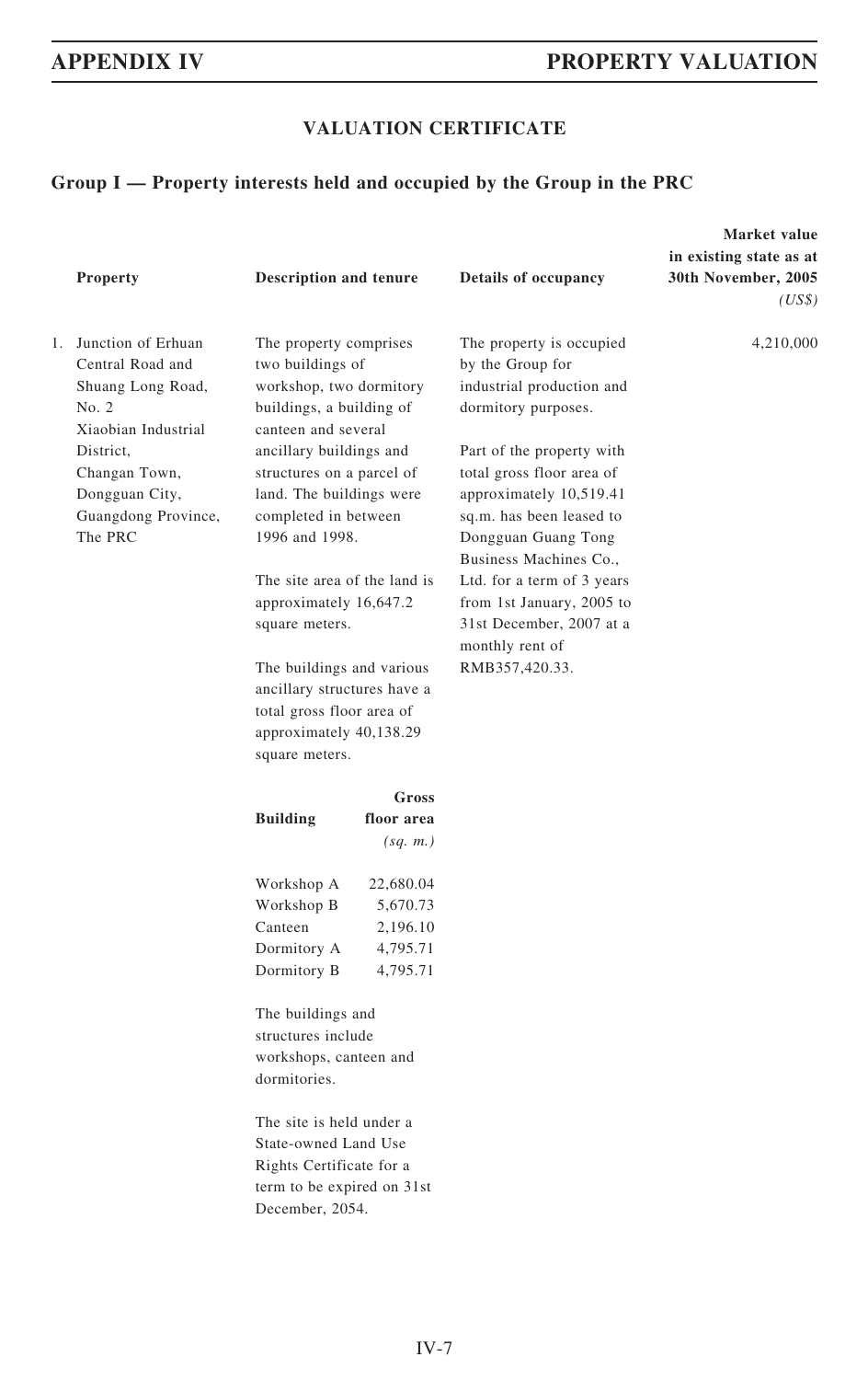- 1. Pursuant to the State-owned Land Use Rights Certificate Document No. Dong Fu Guo Yong (2005) No. 165 dated 2nd March, 2005, the land use rights of the subject property having a site area of approximately 16,647.2 sq.m. for industrial use for a term to be expired on 31st December, 2054 has been granted to Dongguan Yorkey Optical Machinery Components Ltd.
- 2. Pursuant to the Realty Title Certificate Document No. Yue Fang Di Zheng No. C1995871, the canteen building having a gross floor area of approximately 2,196.10 sq.m. has been granted to Dongguan Yorkey Optical Machinery Components Ltd.
- 3. Pursuant to the Realty Title Certificate Document No.Yue Fang Di Zheng No. C1995872, the workshop building having a total gross floor area of approximately 22,680.04 sq.m. for industrial use has been granted to Dongguan Yorkey Optical Machinery Components Ltd.
- 4. Pursuant to the Realty Title Certificate Document No.Yue Fang Di Zheng No. C1995873, dormitory buildings having a total gross floor area of approximately 9,591.42 sq.m. have been granted to Dongguan Yorkey Optical Machinery Components Ltd.
- 5. Pursuant to the Realty Title Certificate Document No. Yue Fang Di Zheng No. C3742886, another workshop building having a gross floor area of approximately 5,670.73 sq.m. for industrial use has been grant to Dongguan Yorkey Optical Machinery Components Ltd.
- 6. Pursuant to a tenancy agreement dated 18th January, 2005 and a supplementary agreement dated 29th December, 2005 entered into between Dongguan Guang Tong Business Machines Co. Ltd. and Dongguan Yorkey Optical Machinery Components Ltd., part of the property has been leased to Dongguan Guang Tong Business Machines Co. Ltd.
- 7. As advised by the Company, Dongguan Guang Tong Business Machines Co., Ltd. is a related party to the Group.
- 8. We have been provided with a legal opinion on the property prepared by the Group's PRC legal adviser, which contains, inter alia, the following information:
	- (i) The State-owned Land Use Rights Certificate issued in respect of the property is legal and valid. The Group has the rights to legally transfer, lease and mortgage the land use rights.
	- (ii) The Realty Title Certificates issued in respect of the property are legal and valid. The Group has the right to legally transfer, lease and mortgage the building ownership rights.
	- (iii) The tenancy agreement is legal, valid and enforceable and the rights of the Group under the tenancy agreement are protected under PRC law.
	- (iv) The tenancy agreement has been duly registered with the relevant government authority.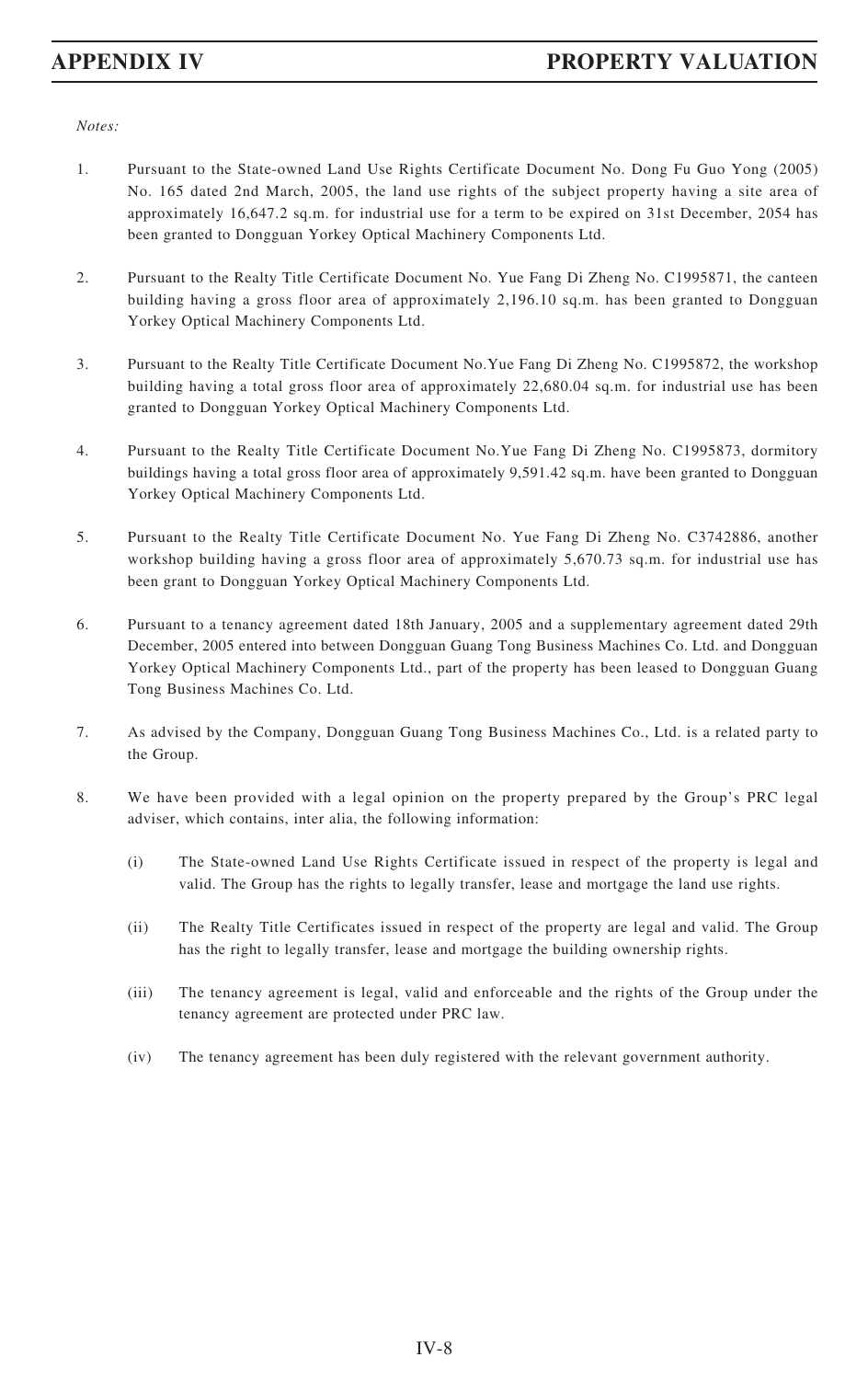### **VALUATION CERTIFICATE**

### **Group II — Property interests held and occupied by the Group in Hong Kong**

| <b>Property</b>                                                                                                                                                                                                                                                                                                                                                          | Description and tenure                                                                                                                                                                                                                                                                                                                                                                                                                                                                                                                                                                                                                                                                                                                                                                       | Details of occupancy                                                                                                                                                                                                                                                                                                                                                                                                                       | Market value<br>in existing state as at<br>30th November, 2005<br>(US\$) |
|--------------------------------------------------------------------------------------------------------------------------------------------------------------------------------------------------------------------------------------------------------------------------------------------------------------------------------------------------------------------------|----------------------------------------------------------------------------------------------------------------------------------------------------------------------------------------------------------------------------------------------------------------------------------------------------------------------------------------------------------------------------------------------------------------------------------------------------------------------------------------------------------------------------------------------------------------------------------------------------------------------------------------------------------------------------------------------------------------------------------------------------------------------------------------------|--------------------------------------------------------------------------------------------------------------------------------------------------------------------------------------------------------------------------------------------------------------------------------------------------------------------------------------------------------------------------------------------------------------------------------------------|--------------------------------------------------------------------------|
| 2. Workshops 1, 2, 3 and<br>4 with lavatories<br>on 6/F of Block A and<br>Lorry Parking Space<br>No. L <sub>2</sub> and Car<br>Parking Space No.<br>C17 on 2/F, Goldfield<br>Industrial Centre,<br>No. 1 Sui Wo Road,<br>Sha Tin.<br>New Territories,<br>Hong Kong<br>The property<br>comprises 60/5050<br>equal and undivided<br>shares in Sha Tin<br>Town Lot No. 112. | The property comprises<br>one ancillary office, three<br>warehouses, one car<br>parking space and one<br>lorry parking space. The<br>$G/F$ to $3/F$ of the building<br>were completed in about<br>1984 while the upper<br>floors were completed in<br>about 1990.<br>The total gross floor area<br>of the property, excluding<br>lorry parking space and<br>car parking space, is<br>approximately 788.28 sq.<br>m. (8,485 sq. ft.)<br>The property is held under<br>New Grant No. 11435 for<br>a term of 99 years less the<br>last 3 days thereof<br>commencing from 1st<br>July, 1898. The lease has<br>been extended by New<br>Territories Leases<br>(Extension) Ordinance<br>until 30th June, 2047. The<br>annual government rent is<br>equivalent to 3% of the<br>rateable value of the | Workshops 1 and 2 of the<br>property are occupied by<br>the Group as warehouse/<br>godown and ancillary<br>office.<br>Workshops 3 and 4 of the<br>property with gross floor<br>area of approximately<br>229.53 sq.m. have been<br>leased to Ricoh Hong<br>Kong Limited for a term<br>of 24 months from 1st<br>August, 2005 at a monthly<br>rent of HK\$9,796.4<br>exclusive of rates,<br>management fee and water<br>and electricity fees. | 590,000                                                                  |

property for the time

being.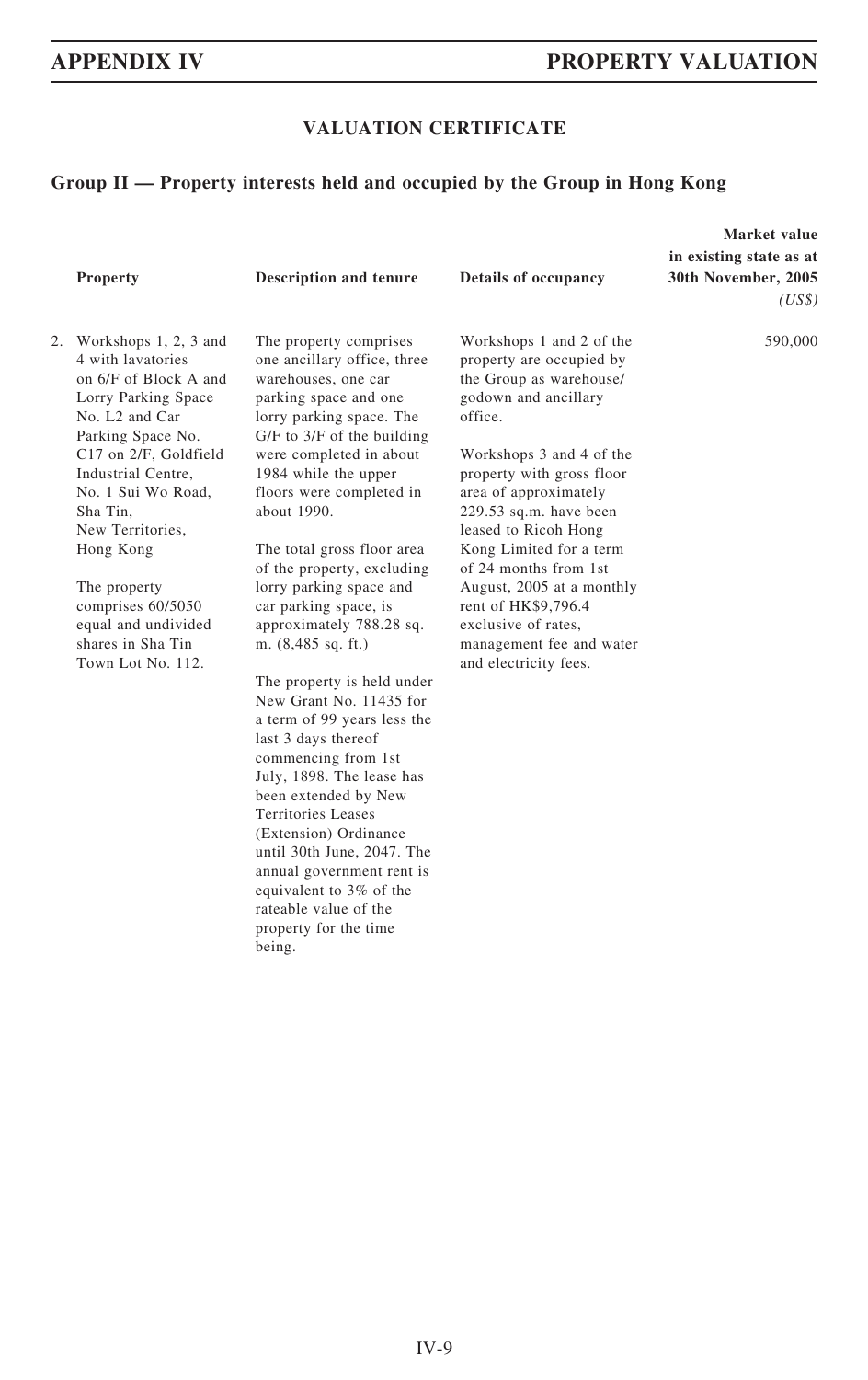- 1. The registered owner of the property is Yorkey Optical Technology Limited registered vide Memorial No. 05083001950025 dated 31st July, 2005 with consideration of HK\$4,500,000.
- 2. The Occupation Permits No. NT161/84 dated 20th November, 1984 and No. NT100/90 dated 30th July, 1990 of the property are registered vide Memorial No. ST530220 and Memorial No. ST549372 respectively.
- 3. The Deed of Mutual Covenant and Management Agreement of the property dated 31st July, 1990 is registered vide Memorial No. ST540233. The Sub-deed of Mutual Covenant dated 13th December, 1991 with plan of, inter alia, Workshops 1, 2, 3 and 4 is registered vide Memorial No. ST628664.
- 4. The property lies within an area zoned for "Industrial" uses under the Sha Tin Outline Zoning Plan No. S/ST/20 dated June 2004.
- 5. As advised, Ricoh Hong Kong Limited is an independent third party to the Group.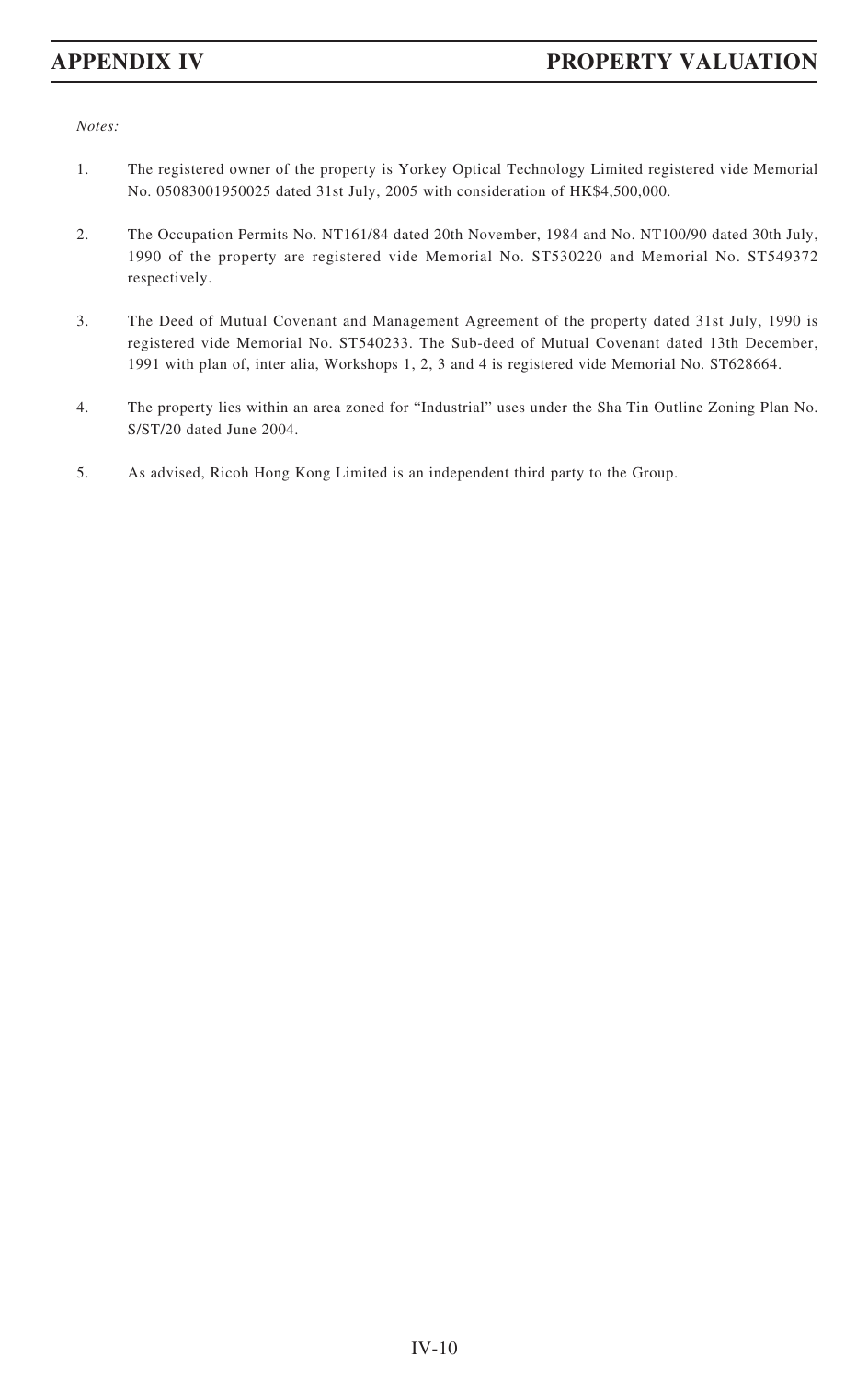## **VALUATION CERTIFICATE**

## **Group III — Property interests leased and occupied by the Group in the PRC**

|    | Property                                                                                                                                                             | <b>Description and tenure</b>                                                                                                                                                                                                                                                                                                                                                                                                                                                                                                                                                                                                                                                                                                                                                                                          | <b>Details of occupancy</b>                                                                                          | Market value<br>in existing state as at<br>30th November, 2005<br>(US\$) |
|----|----------------------------------------------------------------------------------------------------------------------------------------------------------------------|------------------------------------------------------------------------------------------------------------------------------------------------------------------------------------------------------------------------------------------------------------------------------------------------------------------------------------------------------------------------------------------------------------------------------------------------------------------------------------------------------------------------------------------------------------------------------------------------------------------------------------------------------------------------------------------------------------------------------------------------------------------------------------------------------------------------|----------------------------------------------------------------------------------------------------------------------|--------------------------------------------------------------------------|
| 3. | Junction of Shuang<br>Long Road and<br>Dong Hua Road, No. 2<br>Xiaobian Industrial<br>District,<br>Changan Town,<br>Dongguan City,<br>Guangdong Province,<br>The PRC | The property comprises a<br>workshop and two<br>dormitory buildings which<br>were completed in about<br>1998.<br>The gross floor areas of<br>the workshop (including<br>factory, warehouse and<br>ancillary office) and the<br>dormitory are<br>approximately 10,619.13<br>square meters and<br>4,653.38 square meters<br>respectively.<br>The workshop is leased by<br>Dongguan Sintai Optical<br>Co. Ltd. to Dongguan<br>Yorkey Optical Machinery<br>Components Ltd. for a<br>term of 2 years from 1st<br>October, 2005 to 30th<br>September, 2007 at a rent<br>of approximately<br>RMB371,670 per month.<br>The dormitory is leased<br>under the same terms at a<br>rent of approximately<br>RMB116,335 per month.<br>There is an option to<br>renew for one further year<br>after the expiry date of the<br>lease. | The property is currently<br>occupied by the Group for<br>industrial production,<br>dormitory ancillary<br>purposes. | No commercial value                                                      |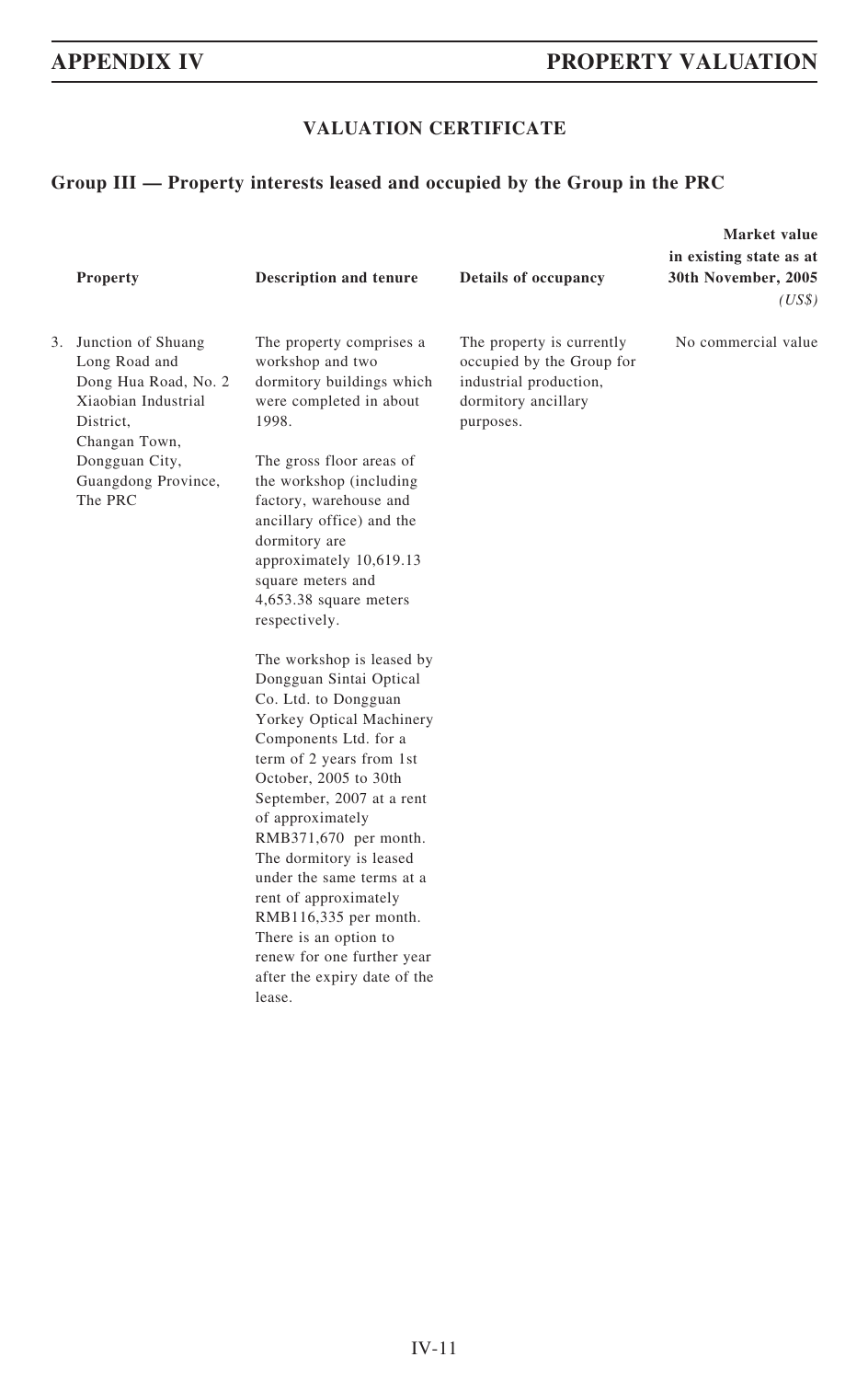- 1. Pursuant to a tenancy agreement entered into between Dongguan Sintai Optical Co., Ltd. and Dongguan Yorkey Optical Machinery Components Ltd. dated 30th September, 2005, the property has been leased to Dongguan Yorkey Optical Machinery Components Ltd.
- 2. Pursuant to the Realty Title Certificate No.Yue Fang Di Zheng No.C2410246, the ancillary office building having a total gross floor area of approximately 677.53 sq.m. has been granted to Dongguan Sintai Optical Co., Ltd..
- 3. Pursuant to the Realty Title Certificate No.Yue Fang Di Zheng No.C2410247, the warehouse building having a total gross floor area of approximately 1,361.10 sq.m. has been granted to Dongguan Sintai Optical Co., Ltd..
- 4. Pursuant to the Realty Title Certificate No.Yue Fang Di Zheng No.C2410248, the dormitory building having a total gross floor area of approximately 1,949.14 sq.m. has been granted to Dongguan Sintai Optical Co., Ltd..
- 5. Pursuant to the Realty Title Certificate No.Yue Fang Di Zheng No.C2410249, the workshop building having a total gross floor area of approximately 5,346.71 sq.m. has been granted to Dongguan Sintai Optical Co., Ltd..
- 6. Pursuant to the Realty Title Certificate No.Yue Fang Di Zheng No.C2410250, the workshop building having a total gross floor area of approximately 3,233.79 sq.m. has been granted to Dongguan Sintai Optical Co., Ltd..
- 7. Pursuant to the Realty Title Certificate No.Yue Fang Di Zheng No.C2410251, the dormitory building having a total gross floor area of approximately 2,704.24 sq.m. has been granted to Dongguan Sintai Optical Co., Ltd..
- 8. We were advised that Dongguan Sintai Optical Co., Ltd. is an independent third party from the Group.
- 9. We have been provided with a legal opinion on the property prepared by the Group's PRC legal adviser, which contains, inter alia, the following information:
	- (i) The tenancy agreement is legal, valid and enforceable and the rights of the Group under the tenancy agreement is protected under PRC Law.
	- (ii) Dongguan Sintai Optical Co., Ltd. is the registered owner of the property.
	- (iii) The tenancy agreement has been duly registered with the relevant government authority.